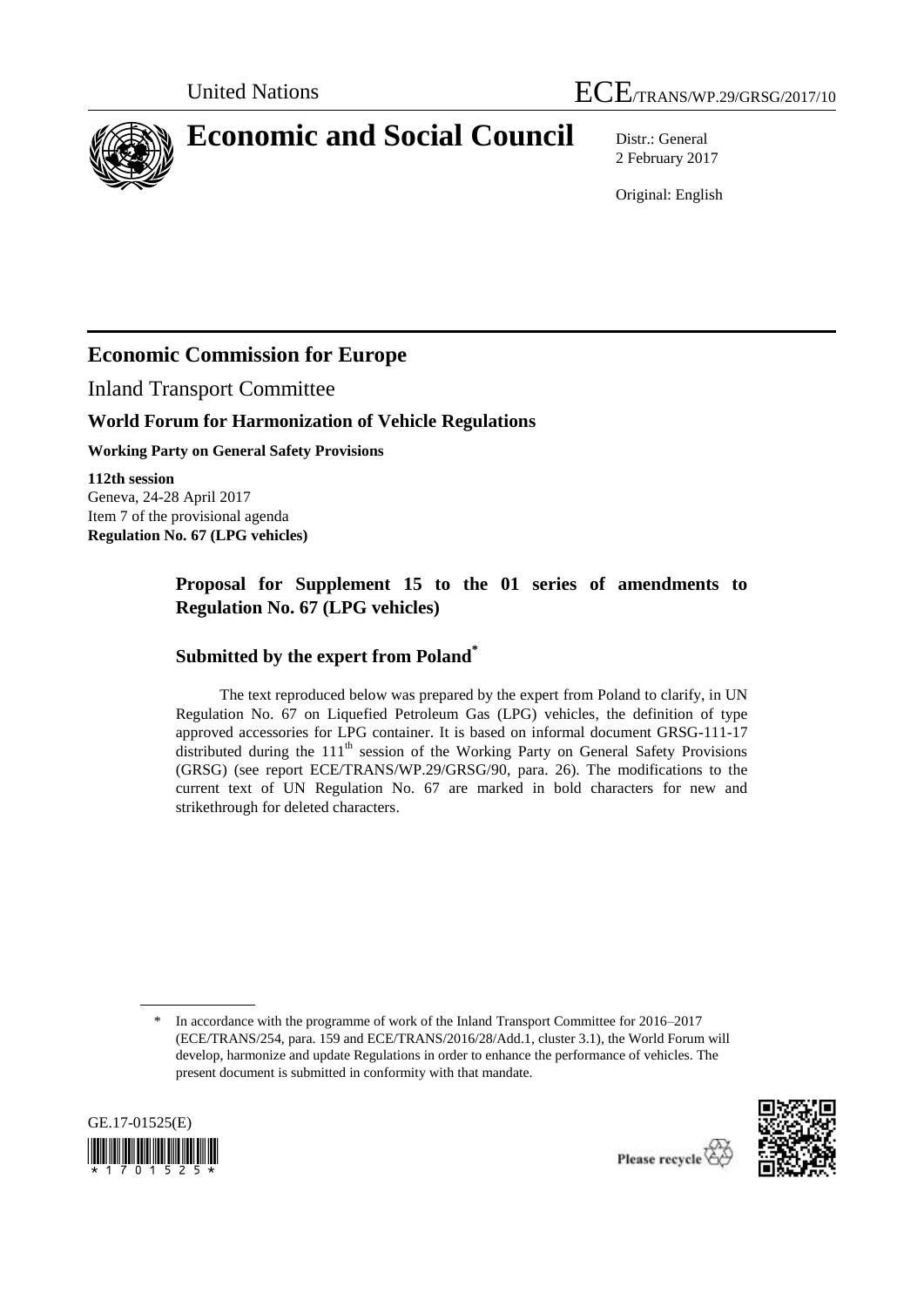### **I. Proposal**

*Insert new paragraphs 2.21. to 2.23.2.*, to read:

- "**2.21.** *"Type of multivalve"* **means a multivalve which does not differ in respect to the following characteristics:**
	- **(a) the set of accessories;**
	- **(b) the design and material of the body;**
	- **(c) the design and the material of pressure relief valve (PRV) (if used), except for the modification described in paragraph 2.21.1.(a) below;**
	- **(d) the design and the material of fusible plug (if used), except for the modification described in paragraph 2.21.1.(b) below;**
	- **(e) the design and the material of 80 per cent stop valve (if used), except for the modification described in paragraph 2.21.1.(c) below.**
- **2.21.1.** *"Version of multivalve"* **means a multivalve which is adapted to operate in different types of containers:**
	- **(a) PRV modifications may only concern the length of the tube connecting the valve with the space above the surface of the liquid phase of the LPG;**
	- **(b) Fusible plug modifications may only concern the length of the tube connecting the valve with the space above the surface of the liquid phase of the LPG;**
	- **(c) 80 per cent stop valve can only be modified to ensure that the valve operates properly in accordance with the requirements specified in paragraph 6.15.1.3. on all containers on which it is intended to be fitted;**

**if the Technical Service responsible for conducting the approval tests, considers that it is strictly necessary and does not deteriorate the safety of operation.**

- **2.22.** *"Type of a PRV"* **means a PRV which does not differ in respect to the design and the material, except for the modification described in paragraph 2.22.1.**
- **2.22.1.** *"Version of a PRV"* **means a PRV which is adopted for operating in different types of containers.**

**Adaptation of a PRV may only concern the length of the tube connecting the valve with the space above the surface of the liquid phase of the LPG and the method of a PRV installation, for example change the type of thread or the diameter of the mounting socket, if the Technical Service responsible for conducting approval tests consider that it is strictly necessary and does not deteriorate safety of operation.**

**2.23.** *"Fusible plug"* **(temperature triggered) means a device, which becomes permanently open when the temperature exceeds a predetermined value, designed to release the LPG fuel from the container in the event of a fire.**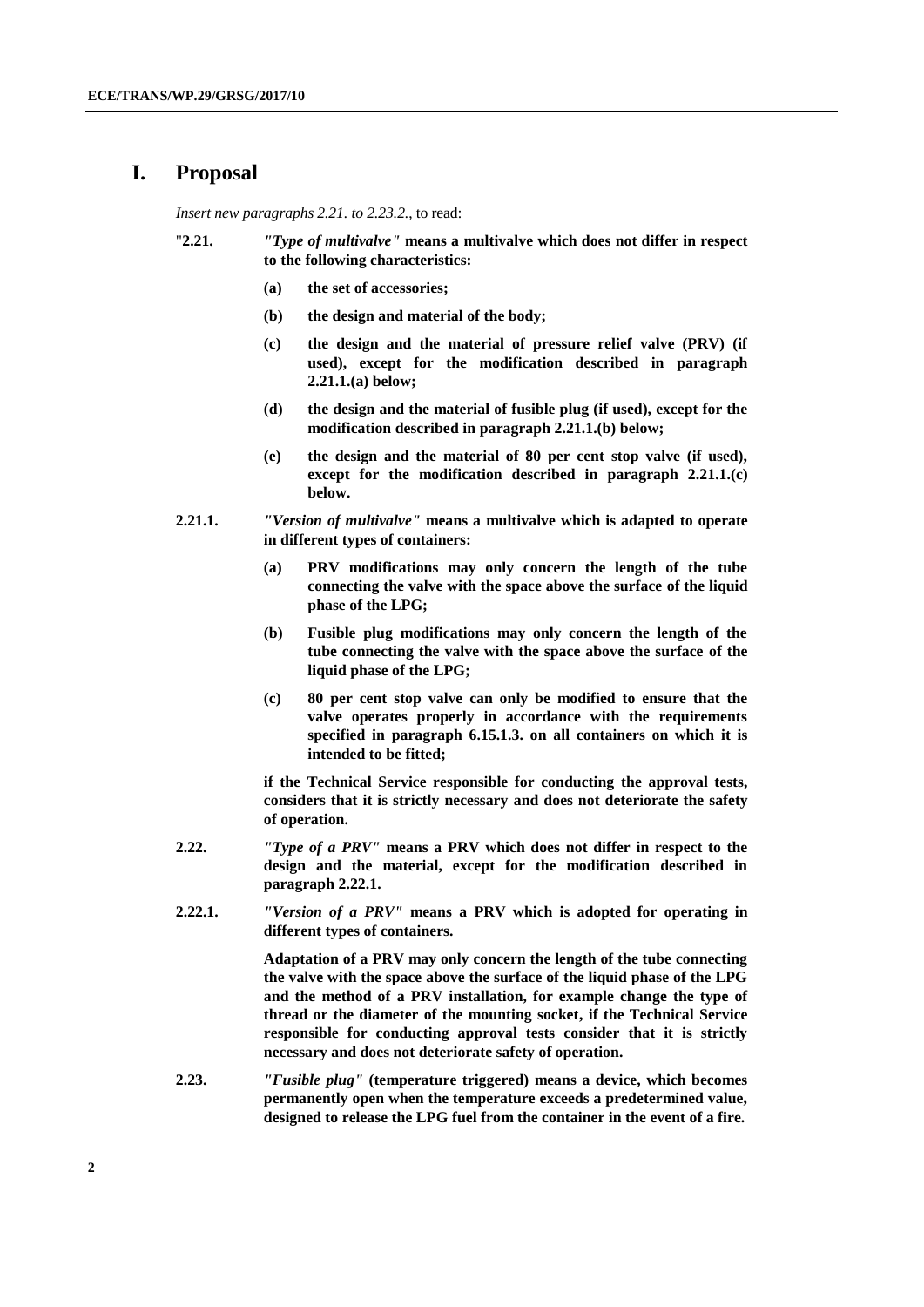- **2.23.1.** *"Type of fusible plug"* **means a fusible plug which does not differ in respect to the design and the material, except for the modification described in paragraph 2.23.2.**
- **2.23.2.** *"Version of fusible plug"* **means a fusible plug which is adopted for operating in different types of containers.**

**Adaptation of a fusible plug may only concern the length of the tube connecting the valve with the space above the surface of the liquid phase of the LPG fuel and the method of fusible plug installation, for example change the type of thread or the diameter of the mounting socket, if the Technical Service responsible for conducting approval tests considers that it is strictly necessary and does not deteriorate the safety of operation**."

*Paragraphs 6.15.8.5. and 6.15.8.6.,* amend to read:

- "6.15.8.5. The pressure relief device (fuse) **fusible plug** shall be designed to open at a temperature of  $120 \pm 10$  °C.
- 6.15.8.6. The pressure relief device (fuse) **fusible plug** shall be designed to have, when opened, a flow capacity of:

……"

*Paragraph 17.3.1.13.*, amend to read:

"17.3.1.13. Pressure relief device (fuse)."

*Insert a new paragraph 22.6.*, to read:

"**22.6. As from 12 months after the official date of entry into force of this Regulation, as amended by Supplement XX to the 01 series of amendments, Contracting Parties applying this Regulation shall grant approvals only if the component to be approved meets the requirements of this Regulation as amended by Supplement XX to 01 series of amendments**."

#### *Annex 1*

*Insert new items 1.2.4.5.8.4. to 1.2.4.5.8.4.6.,* to read:

| " $1.2.4.5.8.4.$ Fusible plug |  |
|-------------------------------|--|
| 1.2.4.5.8.4.1.                |  |
|                               |  |
| 1.2.4.5.8.4.3.                |  |
|                               |  |
| 1.2.4.5.8.4.5.                |  |
|                               |  |
|                               |  |

*Items 1.2.4.5.8.4. to 1.2.4.5.8.8.3. (former)*, renumber as items 1.2.4.5.8.5. to 1.2.4.5.8.9.3.

*Annex 2B, item 1.*, amend to read:

"1. LPG equipment ……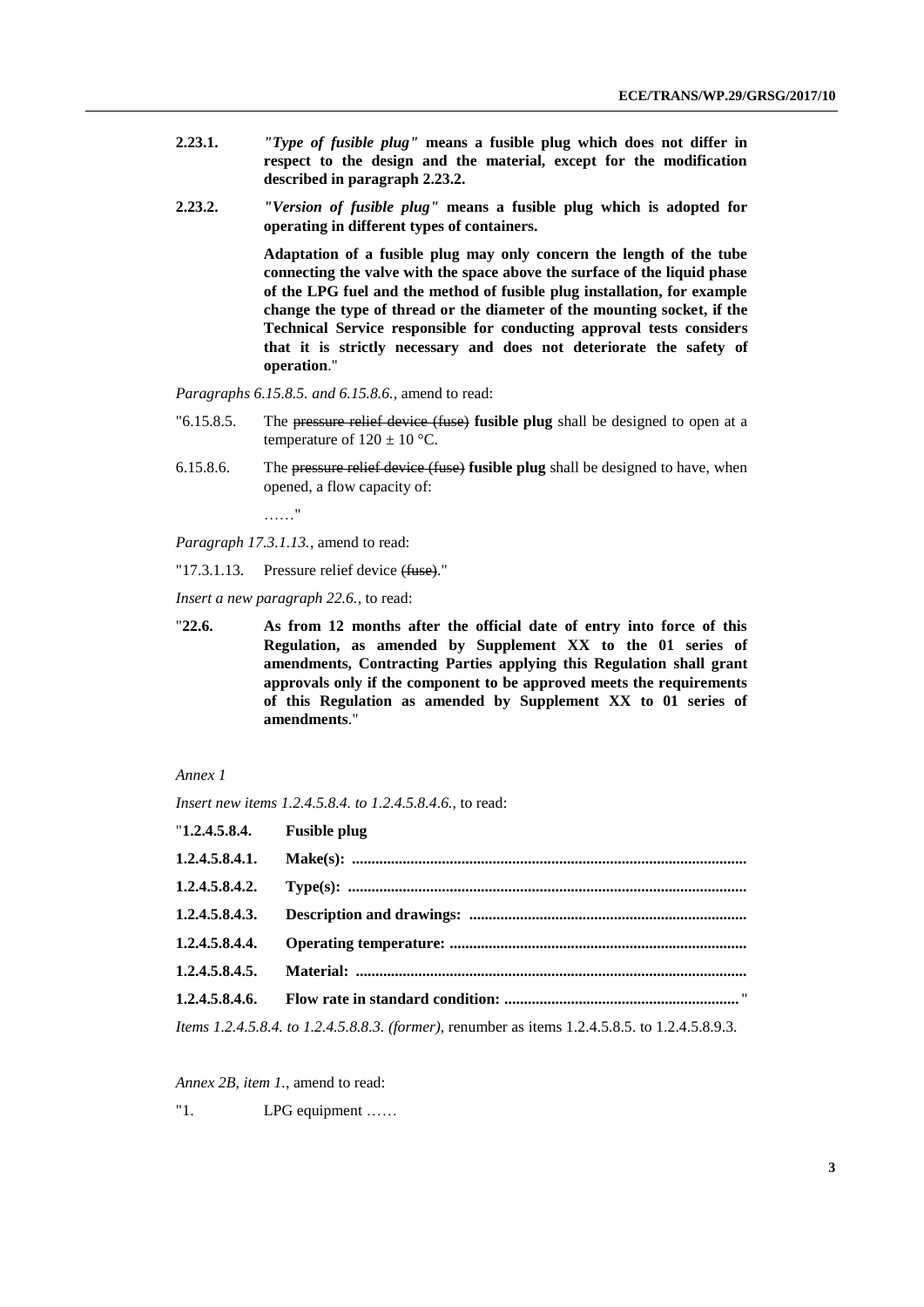……

Pressure relief device

#### **Fusible plug**

Remotely controlled service valve with excess flow valve

……"

#### *Annex 3*

*Paragraph 7.4.*, amend to read:

"7.4. Design temperature:

The fuse fusible plug has to be designed to open at a temperature of  $120 \pm 120$ 10 °C"

*Paragraph 7.7.*, amend to read:

"7.7. Pressure relief device (fuse) **The fusible plug** requirements:

Pressure relief device (fuse) **The fusible plug** specified by the manufacturer shall be shown to be compatible with the service conditions by means of the following tests:

……"

*Annex 10, paragraph 2.6.2., letter (b)*, amend to read:

"2.6.2. Container set-up

……

(b) Shielding shall be used to prevent direct flame impingement on the fusible plug (PRD) if present. The shielding shall not be in direct contact with the fusible plug (PRD).

……"

# **II. Justification**

#### A. INTRODUCTION

1. This proposal concerns amendments to the UN Regulation No. 67 on definitions of the LPG container type approved accessories. The correction is intended to facilitate the coordination of the approval of the LPG container and its approved accessories.

2. The proposal does not introduce any changes in technical requirements or changes in the test methodology. The proposed changes are intended to prevent the possibility of improper selection of accessories for the tank, which could arise due to lack of clear provisions of type-approval certificates issued for accessories fitted to the container.

#### B. PROBLEM DESCRIPTION

3. According to the UN Regulation No. 67 approval of the LPG container and its accessories are separate and independent type approval procedures. Thus, for each component, an individual type-approval certificate is issued.